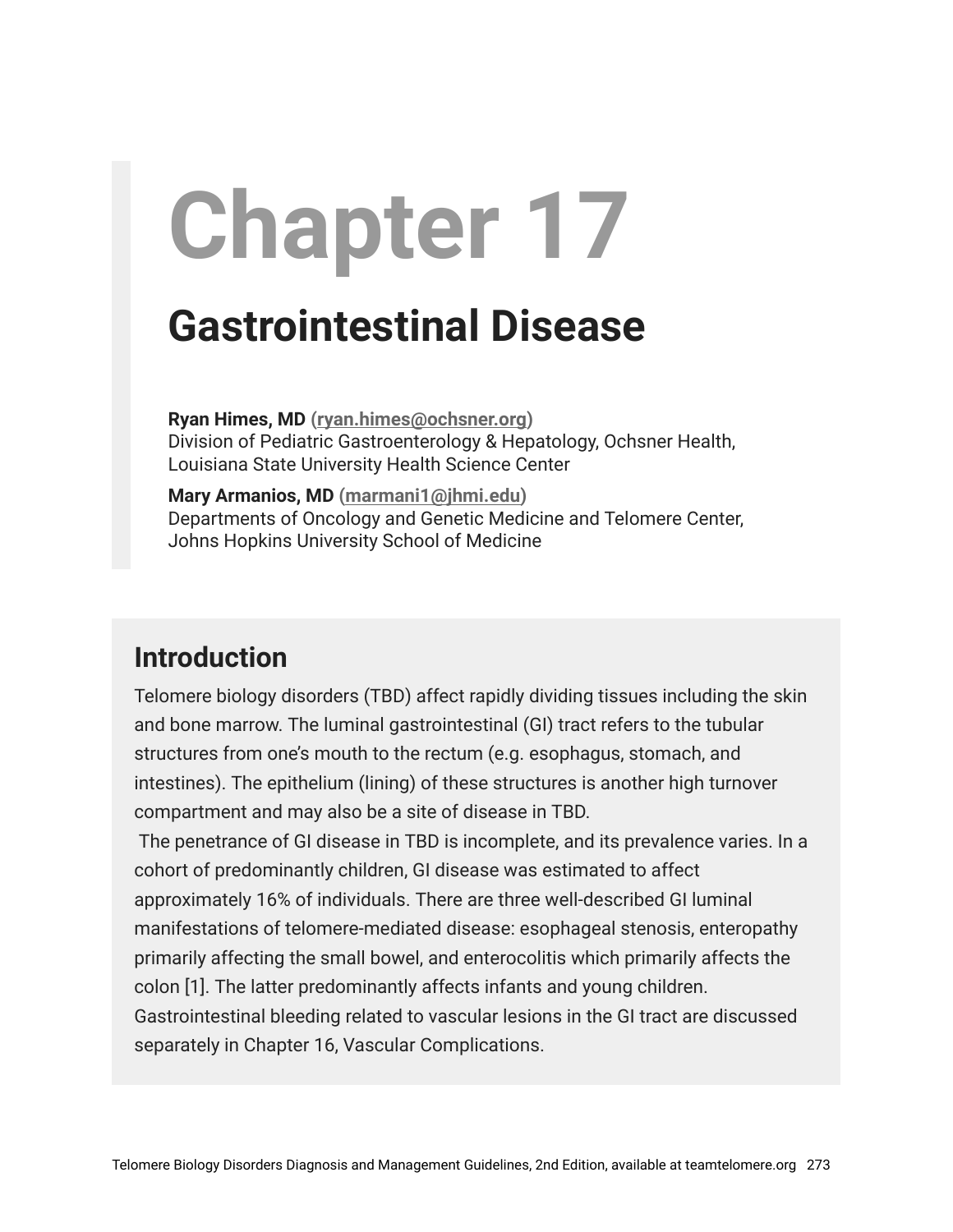# **Esophageal Stenosis**

#### Presentation

Esophageal stenosis is a narrowing of the esophagus that may interfere with swallowing. It is one of several examples of luminal stenotic lesions that appear in classic dyskeratosis congenita (DC). Lacrimal duct and urethral stenosis may also occur (see Chapter 7, Ophthalmic Manifestations and Chapter 20, Genitourinary Complications). The prevalence of esophageal stenosis in DC is not known, but many of the reported patients are children with classic mucocutaneous features. In cases where the esophageal stenosis is severe and congenital, esophageal stenosis may manifest soon after birth as poor feeding, regurgitation and failure to thrive. In older children and adults, individuals may develop adaptive mechanisms such as thorough chewing and selective food avoidance. This may be because the narrowing develops over time. Regardless, a high index of suspicion in young children and an explicit and detailed swallowing history in older children and adults is often necessary to elicit the symptoms in chronic cases. In addition to stenoses, esophageal webs (a thin membrane that grows inside the esophagus) and Schatzki rings (a circular band of mucosal tissue that can form at the end of the food pipe closest to the stomach) have been described in DC and other TBD.

#### Diagnostic Workup and Treatment

The ideal initial evaluation for esophageal stenosis is a cine esophagram (video contrast swallow study). It is typically done under the supervision of a speech therapist. This study is preferred to a static barium swallow evaluation which may miss subtle swallowing difficulties because it is not supervised by a speech therapist. Interpretation of these diagnostic studies should include a thorough and focused evaluation of the cricopharynx and proximal esophagus as these regions are frequent sites of stenosis in DC.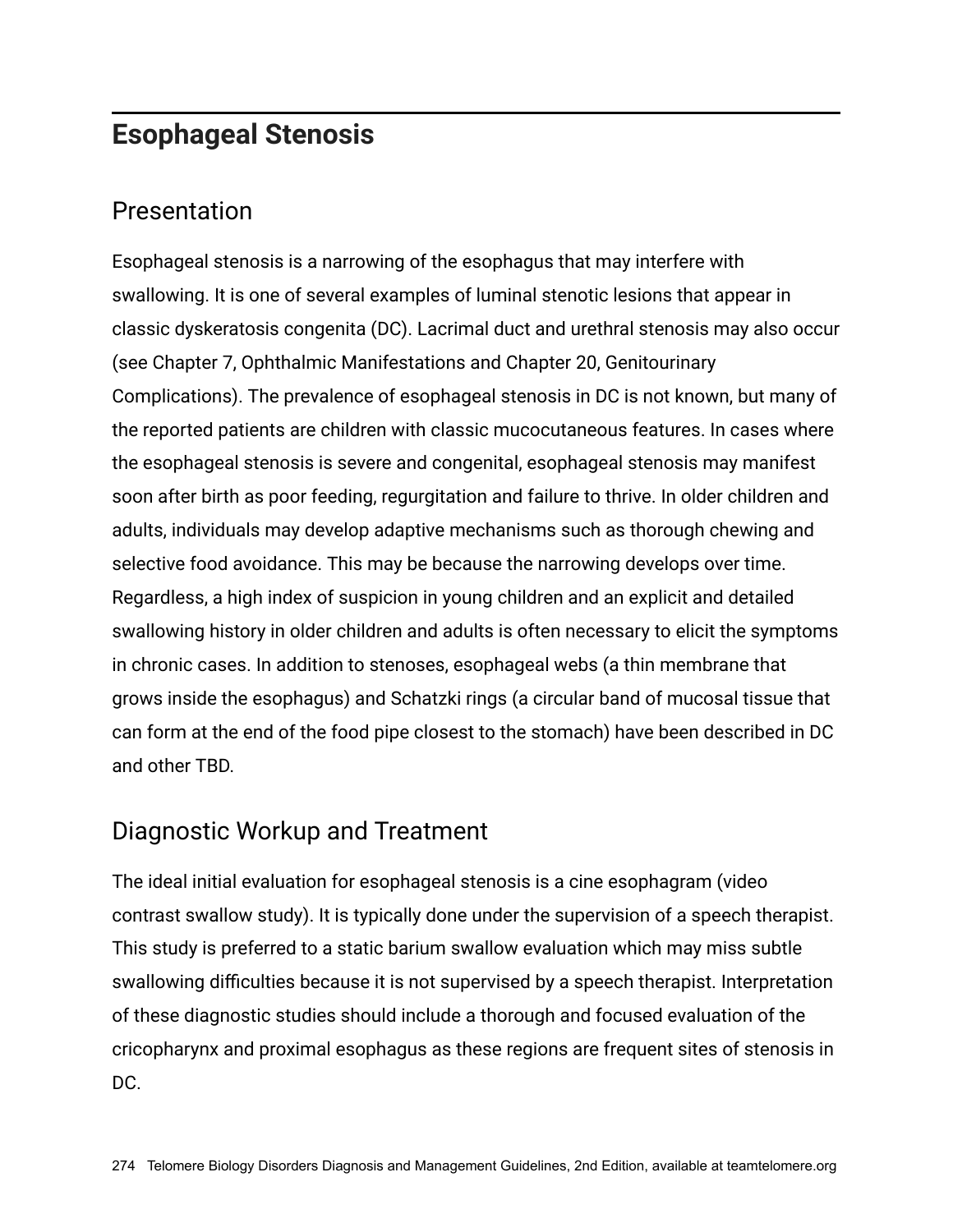Once the location of the stenosis is identified, endoscopic evaluation is necessary to confirm the diagnosis and proceed with therapeutic dilatation. Other causes of obstruction may also be ruled out at this time, including head and neck squamous cell cancers. In cases where the obstruction is proximal, it may be important to have input from an interventional gastroenterologist specializing in the esophagus (i.e. esophagologist) or an otolaryngologist (ears, nose, & throat specialist). Stenoses may at times be severe and, in these cases, pediatric endoscopy equipment may be required for dilatation in symptomatic adults.

Once completed, esophageal dilatation can significantly relieve symptoms. Multiple dilatations may however be required if symptoms recur and have been performed successfully in several cases.

# **Enteropathy**

#### Presentation

Enteropathies often present with subtle and chronic complaints. Symptoms may include nausea, early satiety, non-specific abdominal pain, food intolerance, difficulty with weight gain, diarrhea, and food allergies. In extreme cases, it may present with failure to thrive. TBD-associated enteropathy can cause significant morbidity even though it is, in most cases, not life-threatening. Its precise prevalence is unknown since the symptoms often overlap with symptoms of irritable bowel syndrome and as outlined below the pathologic findings are patchy and may be missed by localized biopsies.

#### Diagnostic Evaluation and Treatment

In cases where the onset of symptoms is relatively recent, a diagnostic work-up that excludes other pathology, such as infection or malignancy, should be performed. This may include laboratory evaluation, upper endoscopy with biopsies of the proximal small bowel, and colonoscopy with biopsies, even in the absence of gross pathology. A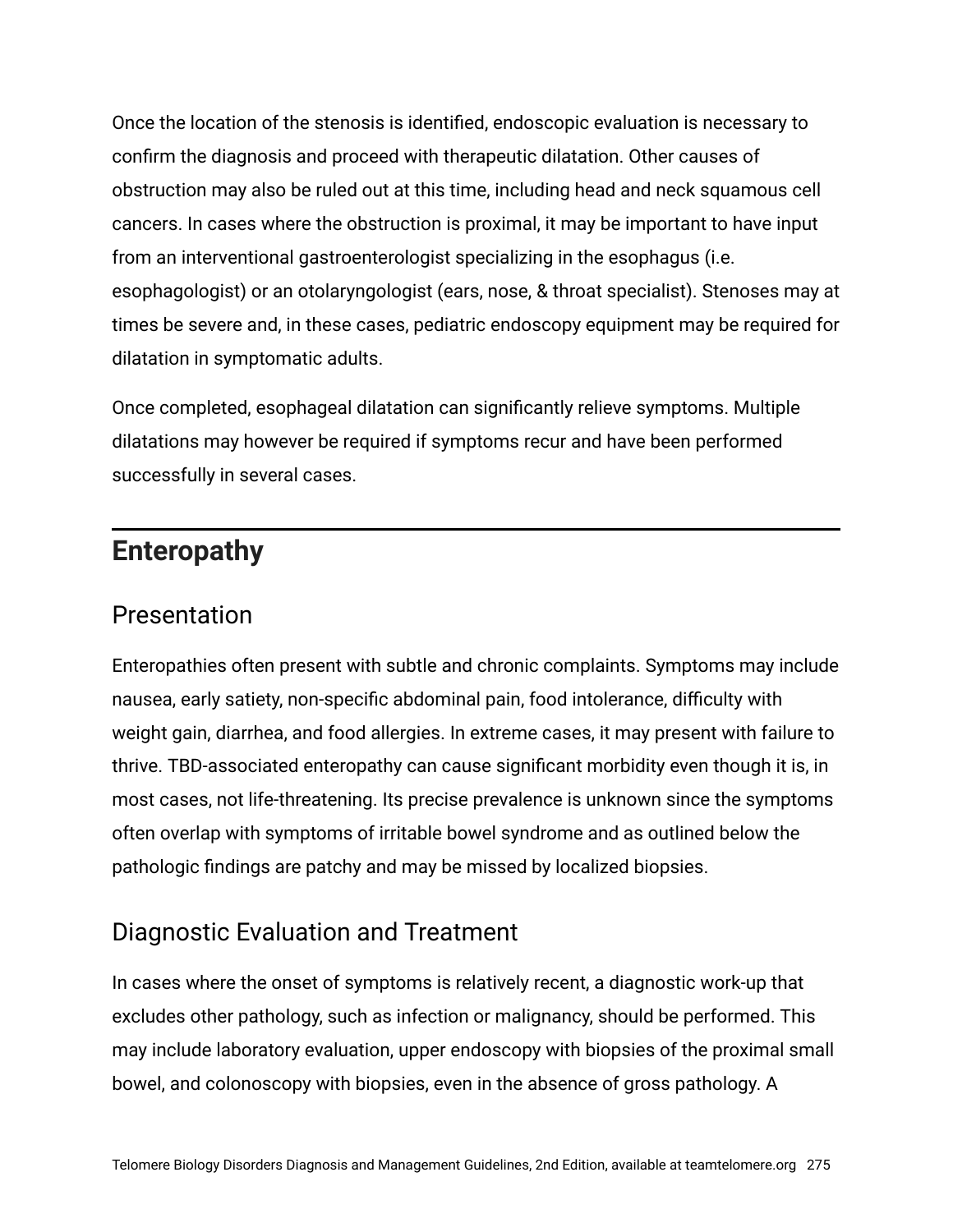specialized pathologist may need to review these specimens to evaluate for subtle findings. The histopathology may reveal intraepithelial lymphocytosis, villous atrophy, and increased apoptosis. These findings are non-specific and are also seen in celiac disease among other enteropathies.

In some cases, affected patients adjust their diet spontaneously in response to their symptoms, thus self-treating their symptoms. There is anecdotal clinical experience that a gluten-free diet may improve symptoms even in patients who do not fulfill typical diagnostic criteria for celiac disease. In severe cases, weight loss and malabsorption may occur and require aggressive nutritional support. Parenteral (intravenous) nutrition has been prescribed with variable degrees of success in achieving nutritional rehabilitation.

Individuals with TBDs may develop enteropathy after solid organ or hematopoietic cell transplantation. This may be related to transplant preparative regimens, immunosuppressive medications, or graft-versus-host disease. In cases where the enteropathy is exacerbated by medications (e.g., mycophenolate mofetil), discontinuing the offending agent may be necessary [2]. A multi-disciplinary evaluation and familiarity with the telomere-associated histopathology is ideal to formulate a treatment plan.

### **Enterocolitis**

#### Presentation

Enterocolitis is a serious and life-threatening GI complication of TBDs and is generally limited to infants and young children. It is particularly prevalent in Hoyeraal-Hreidarsson (HH) syndrome and may be one of its initial presentations and defining features. Enterocolitis is marked by abdominal pain, failure to thrive, and bloody diarrhea. In some cases, bacteremia, sepsis, and bowel perforation may occur. The features of TBD-related enterocolitis overlap with those of inflammatory bowel disease (IBD), especially ulcerative colitis. In fact, some of the same genes associated with TBD have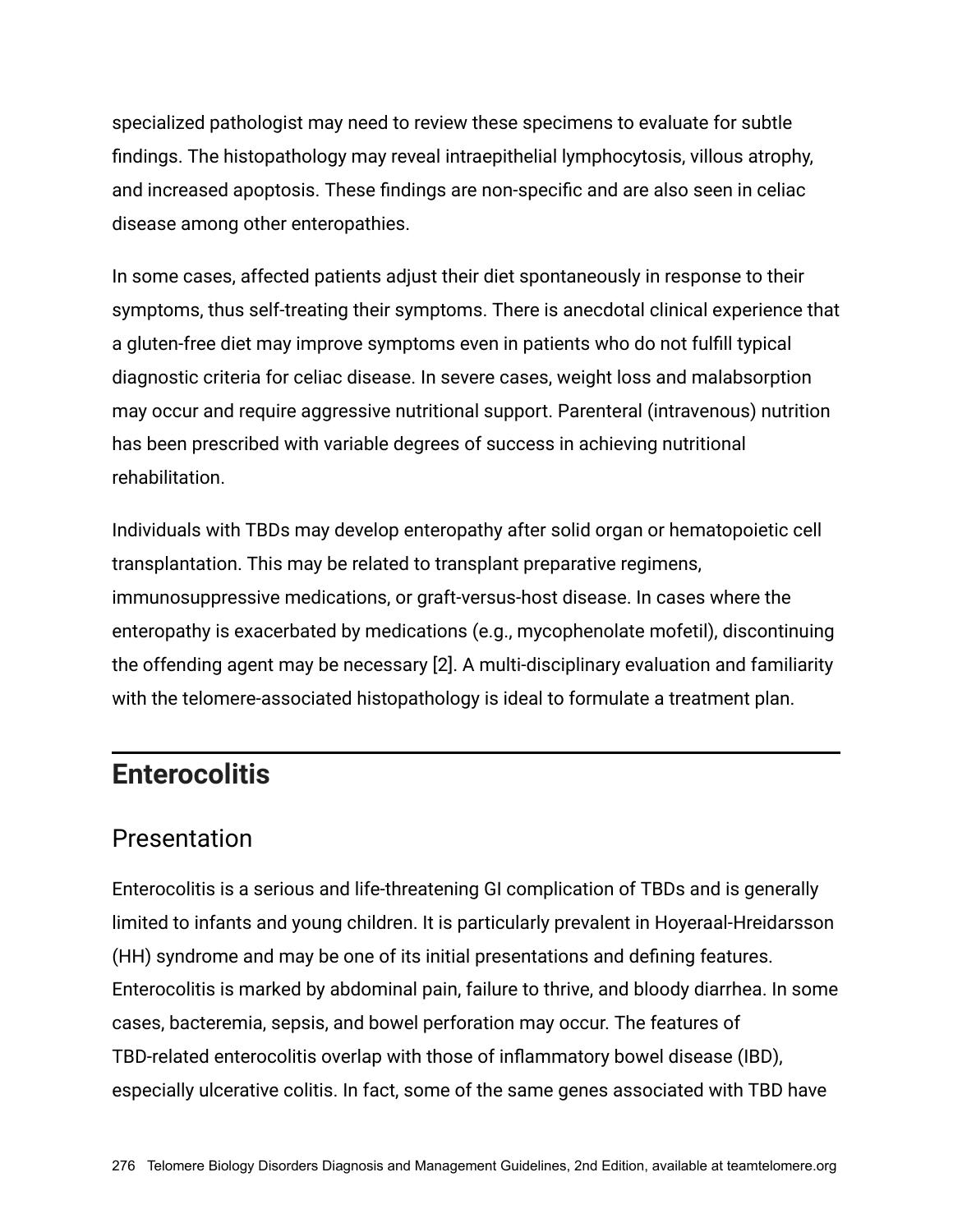also been implicated in development of very early onset IBD [3], a rare subset of IBD which has monogenic underpinnings, unlike the complex genetic pattern observed in most individuals with IBD. The pathophysiology of this condition likely reflects epithelial-intrinsic defects as well as severe immune system abnormalities including those involving B cells.

#### Diagnostic Workup and Treatment

The diagnosis of enterocolitis is a clinical one and based on the patient's age and symptoms. Colonoscopy often reveals friable mucosa, gland drop-out, and inflammation. Treatment is supportive including bowel rest, antibiotics, and nutritional support. Often parenteral nutrition is prescribed. In cases of bowel perforation, surgical intervention is required. It is unclear whether immunosuppressive therapies that are used for IBD are helpful in these settings and there may be potential risks of giving immunosuppressive medications (e.g., TNF-alpha inhibitors) to patients with HH since they have an underlying intrinsic immune disorder. Immune reconstitution with hematopoietic cell transplantation has been performed in children with HH or DC who have enterocolitis, but it is unclear from the authors' experience to date, whether it is possible to completely reverse this GI complication. Overall, this condition, when it is severe, may be associated with poor prognosis.

# **Acknowledgements**

The authors acknowledge Dr. Naudia Jonassaint who was a co-author of an earlier version of this chapter.

# **References**

1. Jonassaint NL, Guo N, Califano JA, Montgomery EA, and Armanios M. The gastrointestinal manifestations of telomere-mediated disease. *Aging cell.* 2013;12(2):319-23.